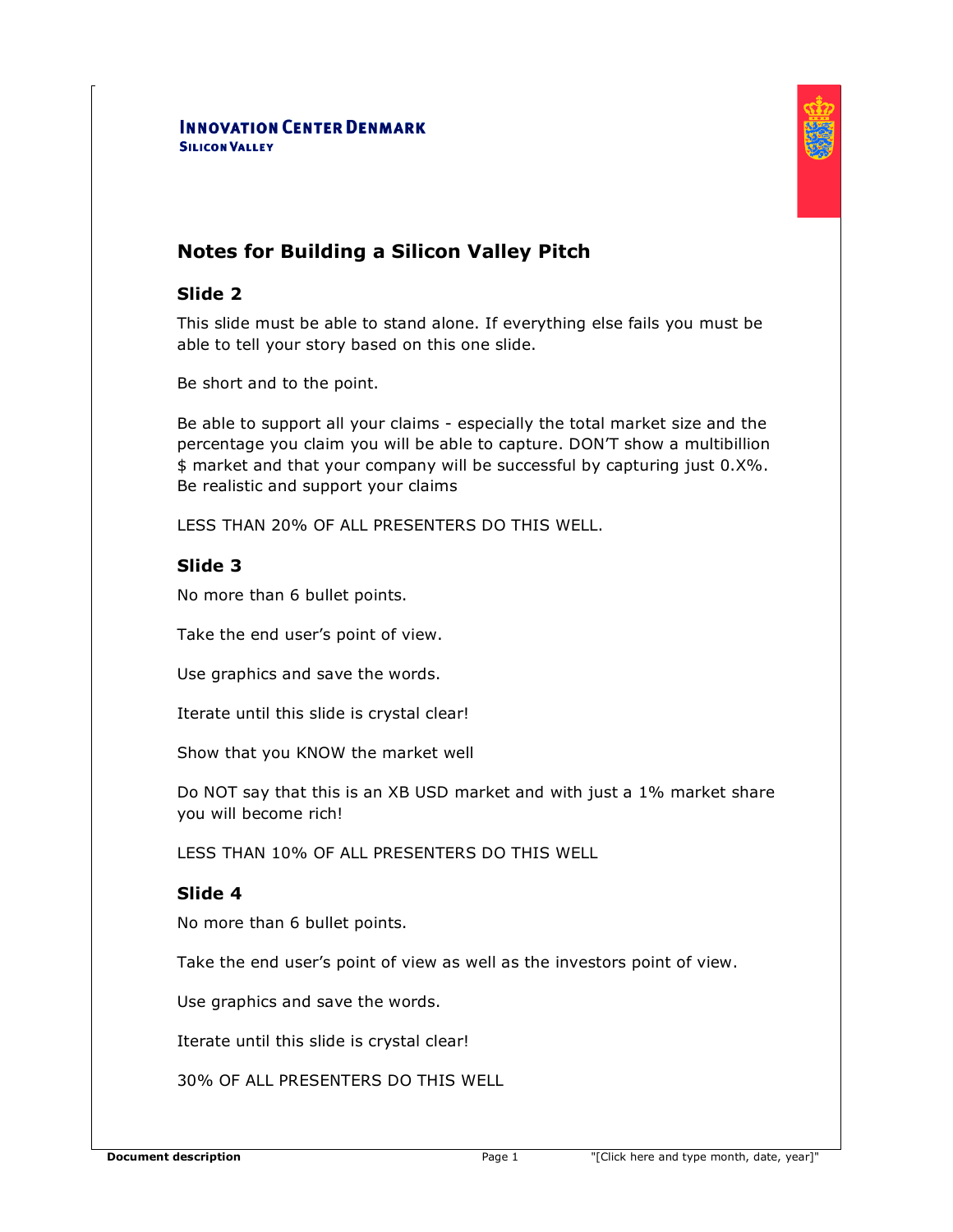#### **Slide 5**

Remember: Price is what you pay - value is what you get.

Be very specific about the customer value offered by your business model.

Use graphics to illustrate the business model.

No more than 6 bullets.

LESS THAN 10% OF PRESENTERS DO THIS WELL

#### **Slide 6**

Use graphics to illustrate your secret sauce

Patents are not enough.

Be concise and to the point.

No more than 6 bullets.

LESS THAN 30% OF PRESENTERS DO THIS WELL

# **Slide 7**

No more than 6 bullets

Add graphics to make slide visually appealing

LESS THAN 50% OF PRESENTERS DO THIS WELL

#### **Slide 8**

Be realistic.

Be objective when comparing to competitors and alternatives

LESS THAT 30% OF PRESENTERS DO THIS WELL

# **Slide 9**

Do NOT use the Danish A/S abbreviation. It distracts and does not add value.

Be specific about the value added by board members.

髑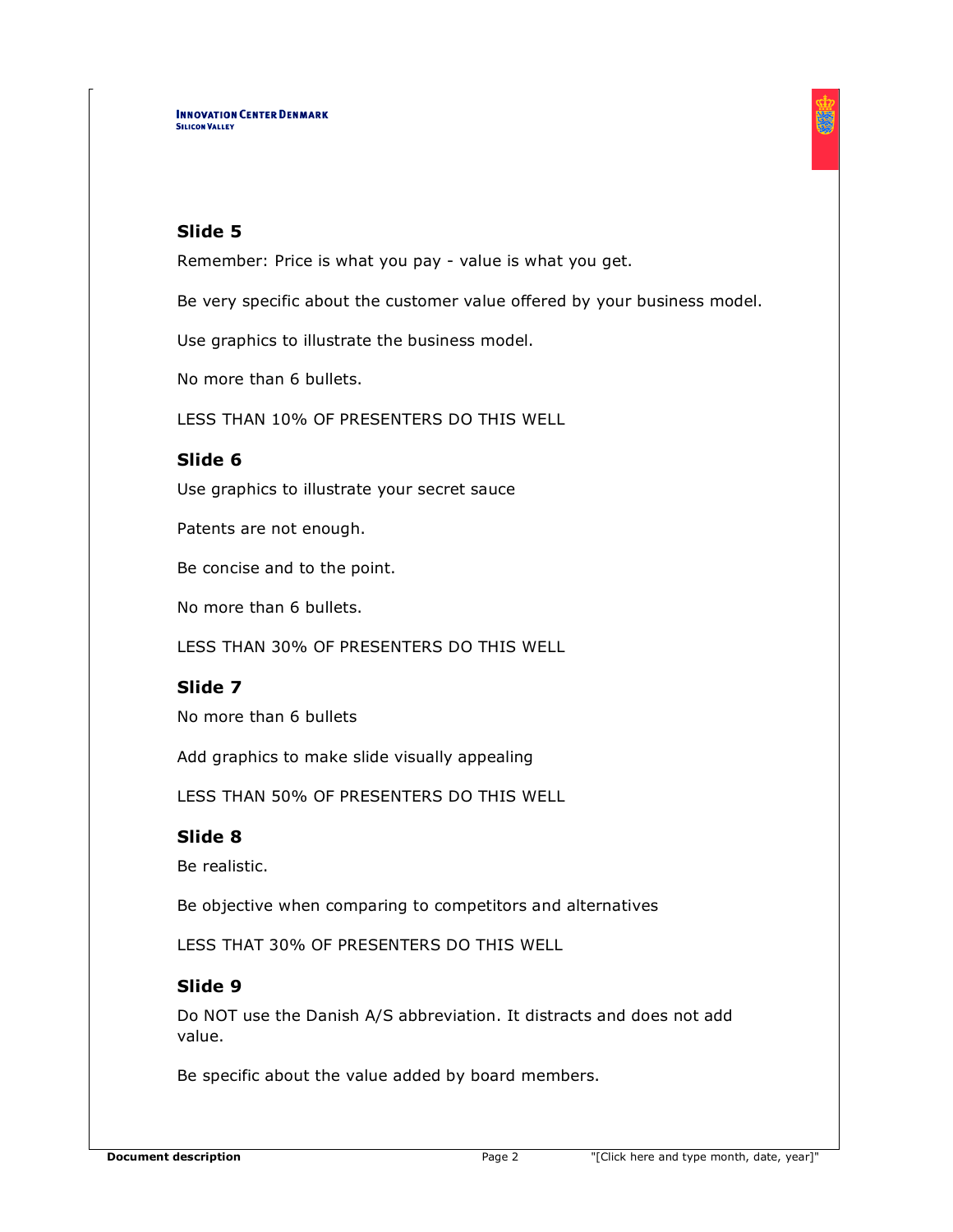Be honest about team capabilities.

LESS THAN 10% OF PRESENTERS DO THIS WELL.

# **Slide 10**

Be prepared to explain your assumptions to show that you fully understand them

Do NOT be overly optimistic

LESS THAN 10% OF PRESENTERS DO THIS WELL

# **Slide 11**

Be realistic

Be ready to explain and expand on the status and timeline

LESS THAN 30% OF PRESENTERS DO THIS WELL

# **Slide 12**

Include only if an exit strategy has been developed

蜀